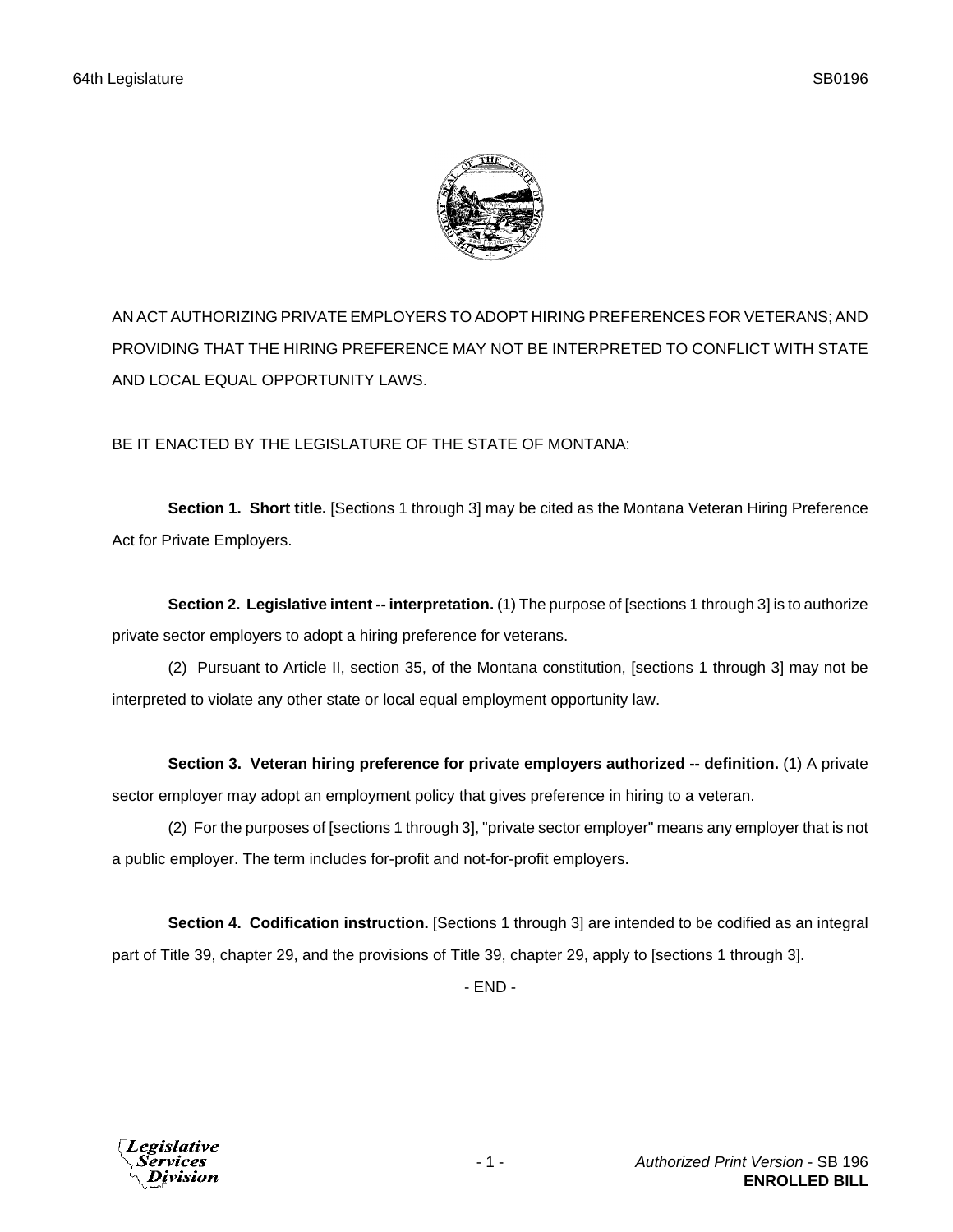SB0196

I hereby certify that the within bill, SB 0196, originated in the Senate.

Secretary of the Senate

President of the Senate

| Signed this | dav     |
|-------------|---------|
| of          | , 2015. |

Speaker of the House

| Signed this | dav     |
|-------------|---------|
| οf          | , 2015. |